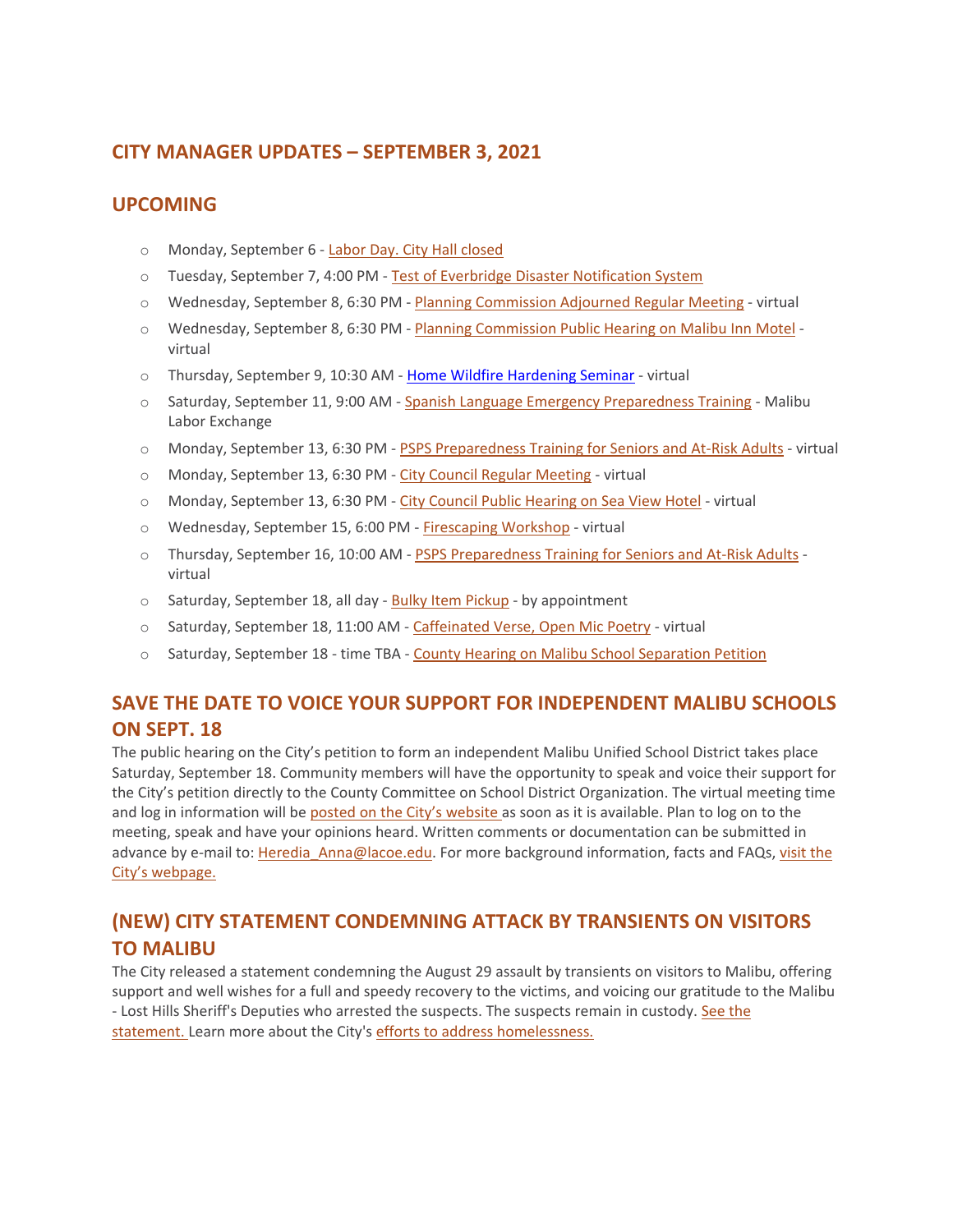# **(NEW) CITY COUNCIL DECLARES LOCAL EMERGENCY & UPDATES NUISANCE CODE TO ADDRESS PUBLIC SAFETY THREAT POSED BY HOMELESS ENCAMPMENTS**

The City Council voted unanimously on August 23 to declare a local emergency and establish a program for reducing the risk of fires associated with unhoused people engaged in unpermitted and unregulated camping in City limits. The City Council also unanimously approved amending the City's Nuisance Code to strengthen the City's ability to address hazards posed by homeless encampments in Malibu during the August 9 Council meeting. [See more details.](https://www.malibucity.org/CivicAlerts.aspx?AID=1314)

#### **(NEW) MALIBU REBUILDS - STATISTICS**

Staff continues to work with homeowners to rebuild. Here are the current rebuild statistics:

- o Single Family Dwellings building permits issued 203
- o Single Family Dwellings complete 51
- o Multifamily building permits issued 18 units
- o Multifamily building units complete- 12 units

#### **CITY HALL OPEN TO THE PUBLIC - PUBLIC COUNTER HOURS**

With the re-opening of City Hall, the City has resumed public counter hours. Appointments are not necessary, but can be made [on the webpage](https://www.malibucity.org/appointments) or by phone. The Senior Center is closed out of an abundance of caution due to the COVID-19 Delta surge.

#### **ENVIRONMENTAL SUSTAINABILITY DEPARTMENT -** Appointments: 310-456-2489, ext. x390

Permits: Monday through Friday, 8:00 AM -12:00 PM, and 1:30 PM – 4:30 PM for walk-ins and appointments. Other times by appointment only.

**Building Plan Check:** Tuesday and Thursday, 8:00 AM -12:00 PM, for walk-ins and appointments. Other times by appointment only.

**Environmental Health:** Tuesday and Thursday, 8:00 AM -12:00 PM, for walk-ins and appointments. Other times by appointment only.

**Geology/Coastal:** Monday and Wednesday 8:00 AM - 12:00 PM, for walk-ins and appointments. Other times by appointment only.

**PUBLIC WORKS DEPARTMENT -** Public counter temporarily closed. Call for appointments: 310-456-2489, ext. 391

**PLANNING DEPARTMENT -** Appointments: 310-456-2489, ext. 485

**Public Counter:** Monday through Friday, 8:00 AM - 12:00 PM for walk-ins. Other times by appointment only. **Biology Counter:** Tuesdays, 9:00 AM -11:00 AM. Other times by appointment only.

#### **(NEW) MALIBU REBUILDS - WOOLSEY FIRE DEBRIS REMOVAL COSTS**

The City was recently notified that some Malibu residents who lost their homes in the Woolsey Fire have received letters from the Los Angeles County Department of Public Works regarding payment for fire debris removal services provided by the California Office of Emergency Services (Cal OES). Following the Woolsey Fire, Los Angeles County took the lead on a government-sponsored fire debris removal program, and property owners who opted into the program had fire debris removed by Cal OES in compliance with state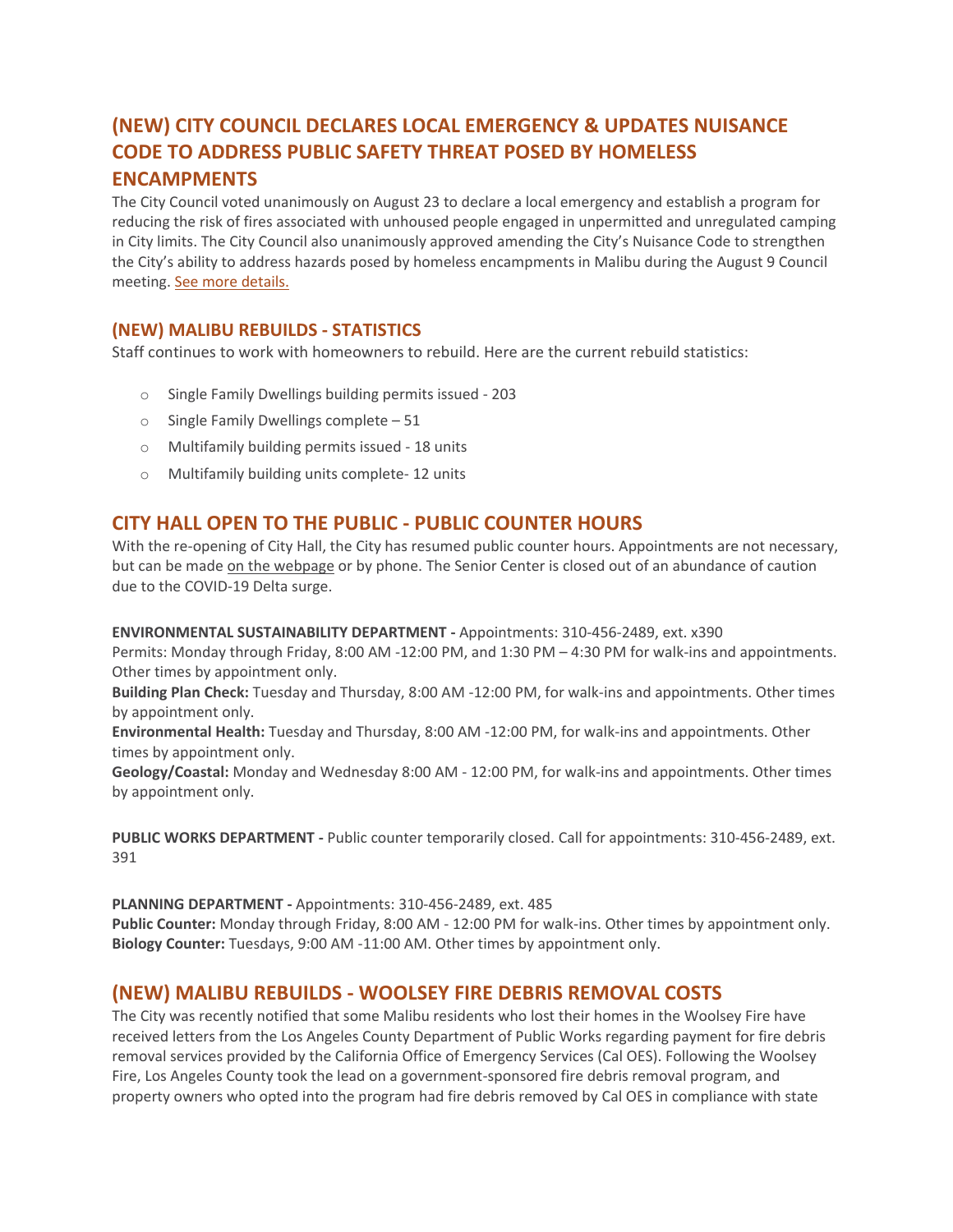and federal guidelines. The program was designed to have no out-of-pocket cost to the participating property owner. Property owners who were allocated insurance proceeds specifically for fire debris removal, and property owners who had no specific fire debris removal insurance allocated but have insurance proceeds left over after fire-related rebuilding or repairs are complete, must remit those proceeds to Los Angeles County Public Works. Residents who have questions about the letters they received can contact the County's consultant at 626-532-1103 or via email at: [WoolseyFireInsurance@pw.lacounty.gov.](mailto:WoolseyFireInsurance@pw.lacounty.gov)

## **MALIBU REBUILDS - PLANNING CONSULTATIONS AND REBUILD RESOURCES**

The Fire Rebuild team is available Monday through Friday at City Hall for complimentary one-on-one consultations about any fire rebuild project. Contact Aakash Shah at [ashah@malibucity.org](mailto:ashah@malibucity.org) to set an appointment for phone or online meeting. For ideas about how to get started with your project, as well as numerous handouts, forms and resources, visit the Rebuild [webpage.](https://www.malibucity.org/901/Malibu-Rebuilds)

#### **(NEW) COVID-19 RESPONSE UPDATE**

City staff continues to monitor and respond to the pandemic by participating in regular briefings and conference calls with partner agencies and issuing alerts and notifications regarding changes to the situation. On August 31, Los Angeles County Department of Public Health (LADPH) confirmed 38 new deaths and 2,277 new cases of COVID-19. Other key updates from the [County's COVID](http://publichealth.lacounty.gov/media/coronavirus/data/index.htm)-19 Dashboard as of August 31, 2021 include the following:

- o 608 confirmed positive cases and 9 deaths in the City of Malibu to date
- o 1,409,545 confirmed cases and 25,322 deaths in LA County to date
- o 1,699 current hospitalizations in LA County, a decrease of 55 since August 17

# **DUE TO INCREASED SPREAD OF COVID-19, FACEMASKS REQUIRED IN INDOOR PUBLIC PLACES IN LA COUNTY, REGARDLESS OF VACCINATION STATUS**

The Los Angeles County Department of Public Health (LADPH) announced that, due to increased COVID-19 transmission and the even more contagious Delta variant that is spreading fast in Southern California, facemasks are required while indoors in public settings and businesses in the County, regardless of vaccination status, starting July 18. Further clarification was provided with an updated Health Officer Order, effective July 23. For more information, [see the Updated Health Officer Order.](http://publichealth.lacounty.gov/media/coronavirus/docs/HOO/HOO_SaferReturnWorkCommunity.pdf)

## **(NEW) LIVE FUEL MOISTURE & FIRE CONDITIONS UPDATE - LFM 57%**

The City tracks Live Fuel Moisture (LFM) as an important part of determining current fire conditions for our community. LFM is the percentage of water content to dry matter in live vegetation. As of September 1, LFM in the Santa Monica Mountains remains at 57%, unchanged from two weeks ago and down from 62% on August 1. LFM can be as high as 200%, and 60% is considered critical and can cause extreme wildfire behavior. Fuels are currently as dry as they typically are in September. The Los Angeles County Fire Department Forestry Division conducts sampling approximately every two weeks and [posts the results on](https://fire.lacounty.gov/fire-weather-danger)  [their website.](https://fire.lacounty.gov/fire-weather-danger) For current and forecast fire weather conditions and warnings for the Malibu area, visit the [National Weather Service, Los Angeles/Oxnard website](https://www.weather.gov/lox/) (type "Malibu" or "90265" in the search box).

# **(NEW) CITY OF MALIBU HOSTS ANNUAL MULTI-AGENCY EXERCISE**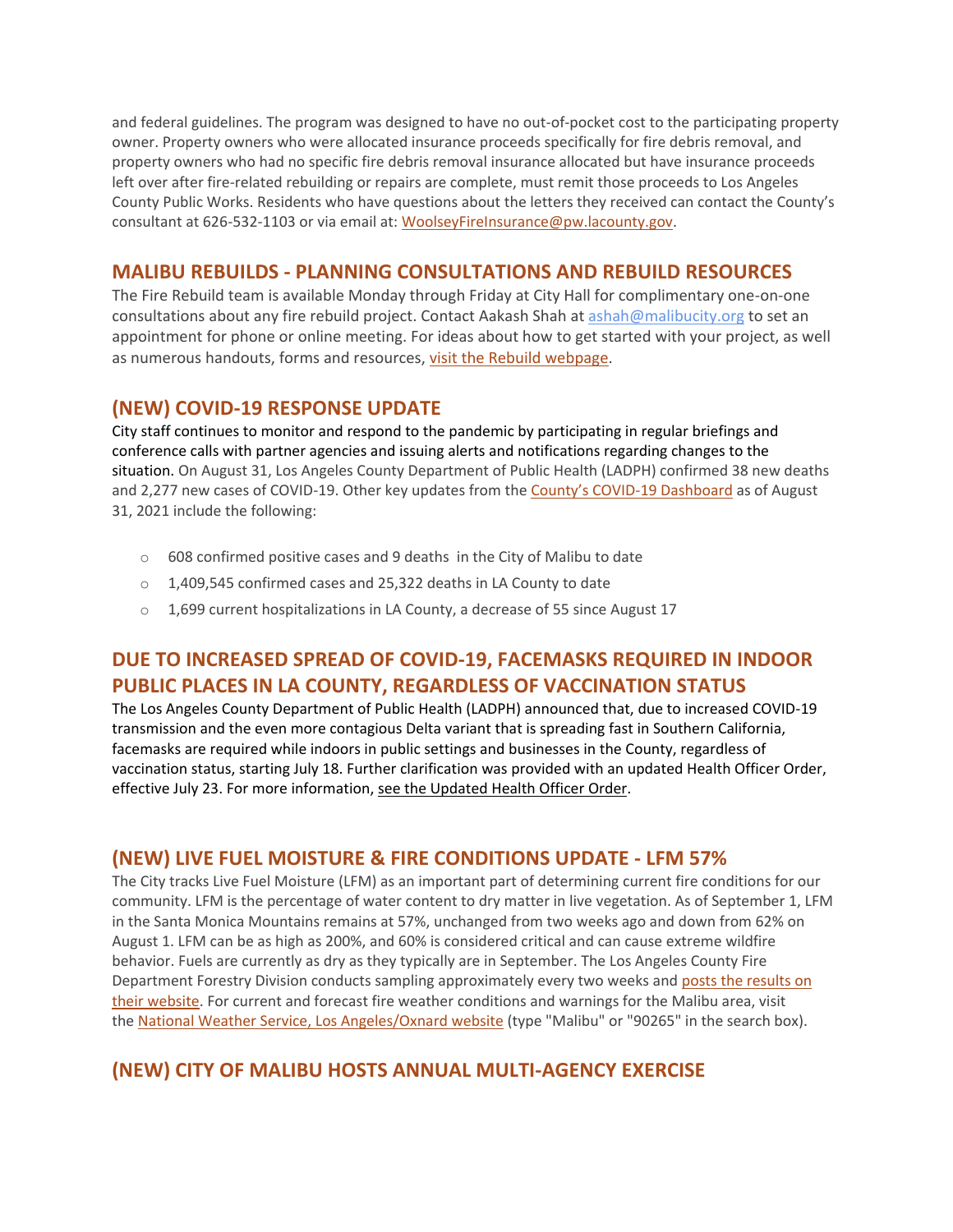As part of the City's wildfire season preparations, the City hosted the annual tabletop exercise based on a wildfire disaster scenario with the City's response partner agencies, including LA County Sheriff's, Fire and Public Works Departments, CalTrans, CHP, City of Santa Monica, State Parks, Malibu CERT and many others. Due to the on-going COVID-19 pandemic, the event was held remotely over video conference. The annual multi-agency exercise is an integral part of the City's fire season preparation to coordinate communication and response actions with our response partners. This year's scenario mirrored the current fire conditions including drought, live fuel moisture and firefighting resource availability.

# **NATIONAL PREPAREDNESS MONTH EVENTS IN SEPTEMBER**

September is National Preparedness Month, and the Public Safety Office will be hosting events all month to encourage community members to prepare for wildfires, earthquakes and other disasters. All events and participation instructions will be promoted individually [on the City website,](https://www.malibucity.org/prepmonth) social media, Nextdoor and enotifications.

## **(NEW) PSPS TRAINING FOR SENIORS AND AT-RISK ADULTS, SEPTEMBER 13 & 16**

The City will provide free virtual trainings for Public Safety Power Shutoffs (PSPS) for seniors and at-risk adults on Monday, September 13, 6:30 PM, and Thursday, September 16, 10:00 AM. A free backup battery is available to participating Malibu residents, who complete the training, a quiz and provide a copy of their photo ID (limit one per household, while supplies last). The training is open to all, but the backup battery is available only to Malibu residents. Residents can [RSVP for the free virtual training online.](https://www.eventbrite.com/o/city-of-malibu-16924309641)

#### **HOME WILDFIRE HARDENING SEMINAR SEPTEMBER 9 & 23**

The Fire Safety Liaison will teach residents about the dangers of flying embers that can rain down on a home and property during a wildfire, a leading cause of homes igniting and burning down during wildfires Thursday, September 9, 10:30 AM and Thursday, September 23, 3:30 PM. If these embers land in receptive fuels or become lodged in something easily ignited on or near a house, the home may be in jeopardy of burning. There are often simple and inexpensive ways to harden a home against flying embers, and taking action ahead of time can substantially reduce the ember threat. Residents can [RSVP for the free virtual](https://www.eventbrite.com/o/city-of-malibu-16924309641)  [training online.](https://www.eventbrite.com/o/city-of-malibu-16924309641)

#### **TEST OF EVERBRIDGE DISASTER NOTIFICATION SYSTEM, SEPTEMBER 7, 4:00 PM**

As part of the City's National Preparedness Month activities, the City will send a test message to all residents on Tuesday, September 7 at 4:00 PM. Residents do not have to register to participate or take any special action prior to the system test. If you do not receive the test message or would like to update your Everbridge information please contact the Public Safety office at [PublicSafety@MalibuCity.org.](mailto:PublicSafety@MalibuCity.org) Residents who wish to add additional phone numbers, emails and home addresses to the Everbridge system [can visit](http://www.malibucity.org/disasternotifications)  [the webpage and create a profile.](http://www.malibucity.org/disasternotifications)

# **FREE SPANISH LANGUAGE EMERGENCY PREPAREDNESS TRAINING, SEPTEMBER 11**

The City is partnering with the Malibu Foundation and the Malibu Labor Exchange to provide free Spanish language emergency preparedness training on Saturday, September 11 from 9:00 AM to 12:00 PM at the Malibu Labor Exchange, adjacent to the Malibu Library. Ensuring that non-English speaking people who live or work in Malibu have access to the City's emergency information and emergency preparedness efforts is an important part of the City's whole-community approach to emergency planning, and is required under California law. Trainings will include Emergency Alerting Systems, Fire Extinguisher Use, Assembling an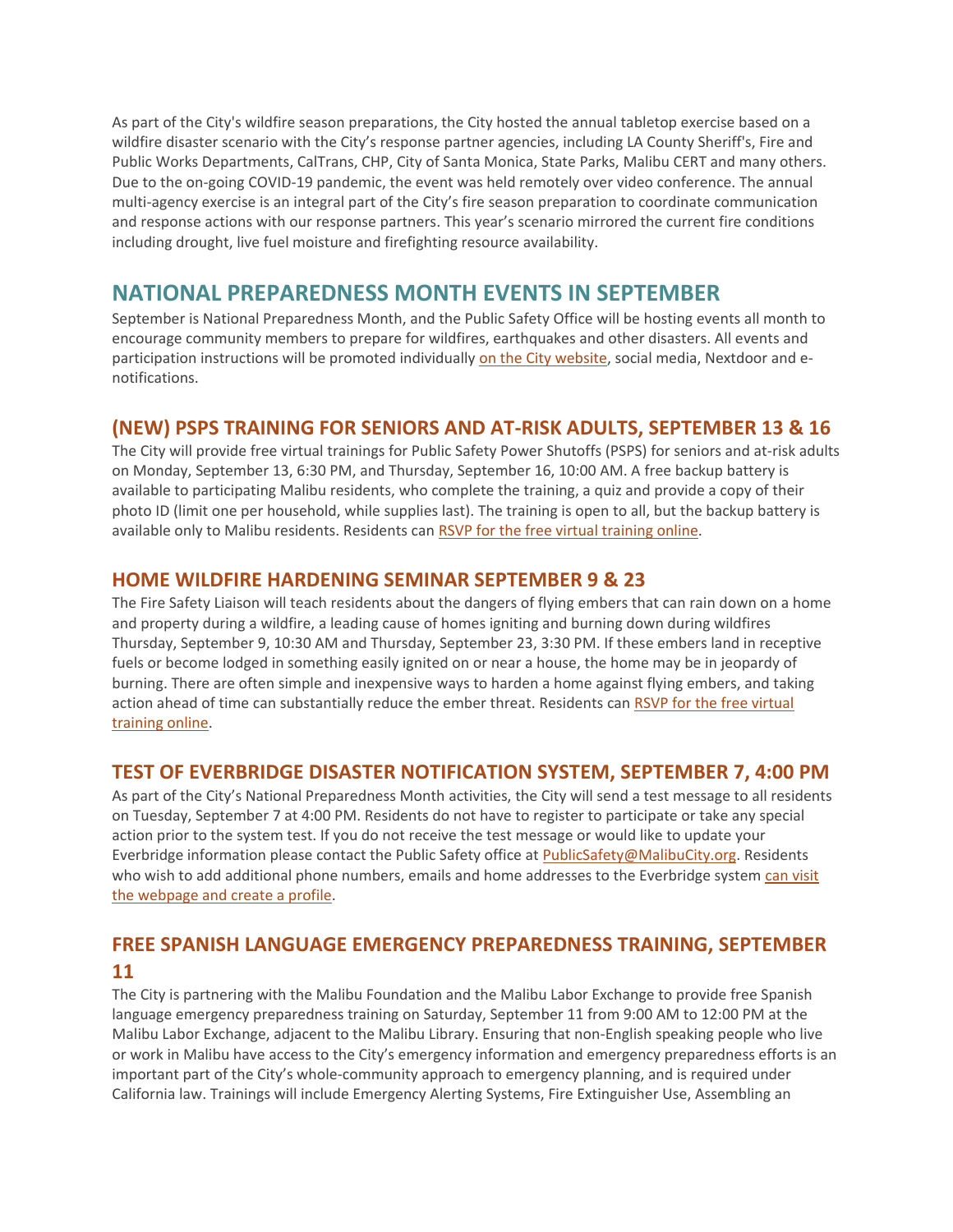Emergency Go-Kit, and Bleeding Control and Heat Illnesses. Attendees will receive a free emergency handcranked radio and a first aid kit. [Register in advance.](http://www.themalibufoundation.org/preparedness)

#### **ANNUAL COMMUNITY FIRE SEASON BRIEFING, SEPTEMBER 23**

All residents, employees, business and organization leaders, students and other Malibu community members are urged to attend the annual Community Fire Season Briefing being held virtually on Thursday September 23 at 6:00 PM. LA County Fire Department Assistant Fire Chief Drew Smith, a Fire Behavior Analyst, will give a presentation on local Live Fuel Moisture, expected weather patterns, and what that means for fire conditions in Malibu. The meeting can be viewed live or later on-demand, and questions can be submitted in advance or during the briefing. Meeting details will be posted on the City website in advance.

#### **PUBLIC SAFETY EXPO, OCTOBER 2**

Preparedness Month ends with the City's annual Public Safety Expo on Saturday, October 2, 10:00 AM to 1:00 PM. At the Expo, you can attend trainings, including Crisis First Aid, see presentations, ask questions, find volunteer opportunities, learn about emergency preparedness services and products and more. Participating organizations include public safety and emergency response partner agencies, volunteer organizations and emergency services and products vendors. [RSVP for classes online.](http://www.malibusafety.eventbrite.com/)

## **WILDFIRE SEASON PREPAREDNESS - SCHEDULE YOUR HOME WILDFIRE HARDENING ASSESSMENT**

As part of Malibu's ongoing efforts toward community-wide wildfire preparedness, the City continues to offer its no-cost Home Ignition Zone Assessment Program with Fire Safety Liaison Chris Brossard. Chris will visit your home and give you a checklist of simple, often inexpensive steps you can take to harden your home against flying embers, a major cause of homes igniting during wind-driven wildfires like the Woolsey Fire. To schedule an appointment or for help with wildfire preparedness, email [Firesafety@malibucity.org](mailto:Firesafety@malibucity.org) or call 310-456-2489, ext. 387 or [visit the Fire Safety webpage.](https://www.malibucity.org/952/Fire-Safety)

#### **(NEW) SHORT-TERM RENTALS - HOSTED ORDINANCE**

The California Coastal Commission (CCC) will consider CCC staff's one year processing extension request for the City's proposed City's Local Coastal Program (LCP) amendment for its Hosted Short Term Rental (STR) Ordinance on Wednesday, September 8, 9:00 AM. Members of the public are encouraged to view the meeting, sign up to speak, or to provide written comment. [Watch the September 8 CCC Meeting.](https://cal-span.org/unipage/index.php?site=cal-span&meeting=3144&owner=CCC) The meeting [agenda and public comment instructions](https://www.coastal.ca.gov/meetings/agenda/#/2021/9) are posted. Provide written comments to the CCC staff and Commissioners – Look for Item 11.b and select "submit comments or send an email to: [SouthCentralCoastal@coastal.ca.gov.](mailto:SouthCentralCoastal@coastal.ca.gov) For more information, [visit the City's STR webpage.](https://www.malibucity.org/1070/STR-Ordinances-In-Progress)

# **(NEW) PLANNING COMMISSION PUBLIC HEARING ON MALIBU INN MOTEL PROJECT SEPTEMBER 8**

The Planning Commission will hold a virtual public hearing on Wednesday, September 8 at 6:30 PM to consider the Malibu Inn Motel project environmental document and project entitlements. The item was continued to the September 8 Planning Commission meeting to gather additional information for the Commission to make its decision. [The staff report is available online.](https://www.malibucity.org/AgendaCenter/ViewFile/Agenda/_09082021-1754?html=true) Please note that previous messaging regarding this project stated that the project required hearings before the City Council and California Coastal Commission prior to the approval becoming effective. Based on the required entitlements, the project only requires a hearing before Planning Commission because no code amendments are required. The project is subject to a local appeal period and is within the Appeal Jurisdiction of the California Coastal Commission;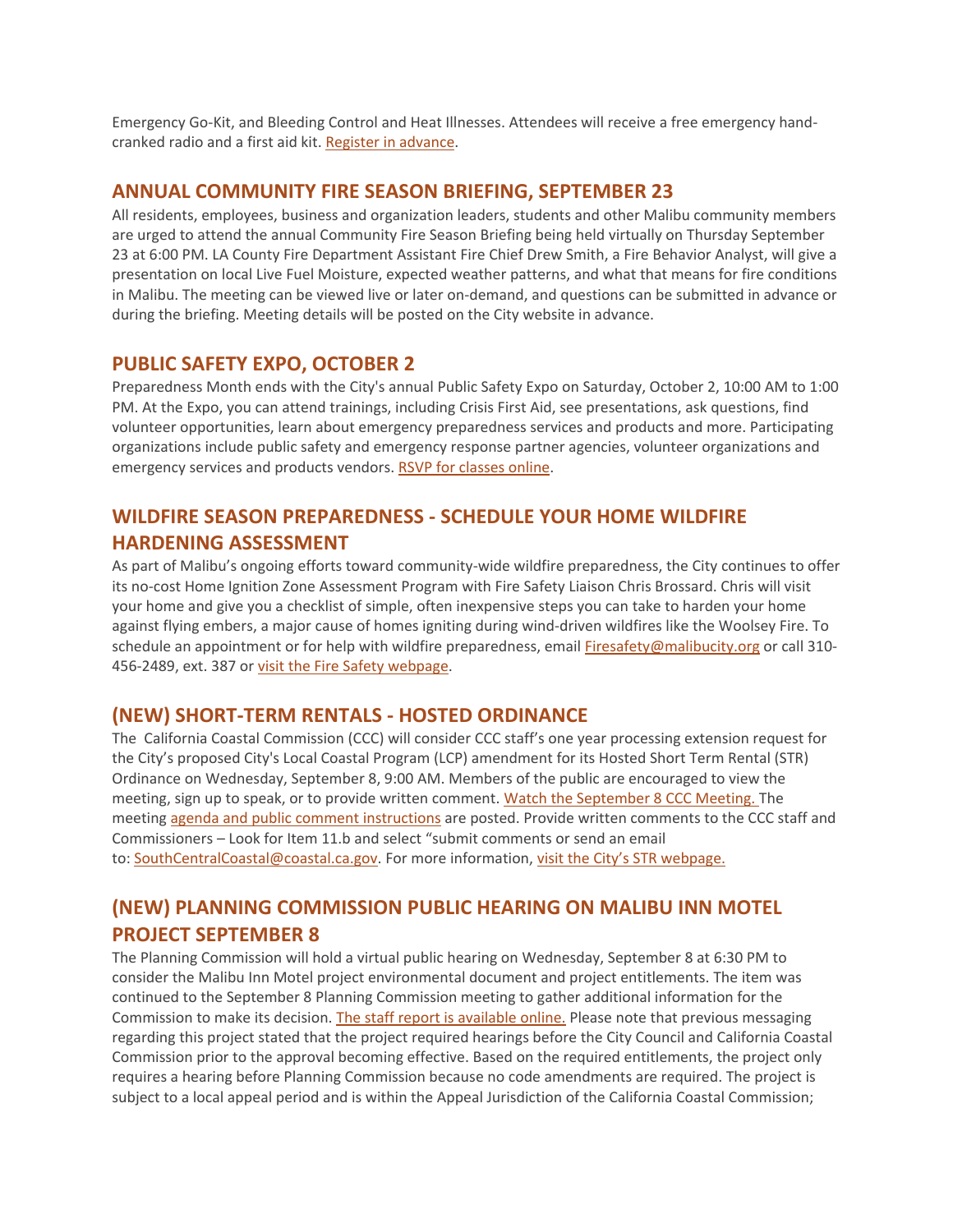therefore the project could be appealed to the City Council and/or California Coastal Commission. If the project is not appealed, the Planning Commission's decision will be final. For more information about the project, visit the webpage.

# **(NEW) PROPOSED PARKING MANAGEMENT PLAN TRANCAS CANYON ROAD SEPTEMBER 13**

The City Council directed staff on August 23 to prepare an ordinance to restrict overnight parking along the west side of Trancas Canyon Road from PCH to Tapia Drive, a location where vehicles are observed to be parking for extended periods of time. The ordinance will be presented to the City Council at its September 13 meeting. The staff report, viewing and commenting instructions will be available on the website prior to the meeting.

#### **(NEW) CITYWIDE PROHIBITION OF PESTICIDES ADVANCES**

On June 28, the City Council adopted modifications made by the California Coastal Commission (CCC) on the City's Local Coastal Program amendment to prohibit pesticides citywide. The prohibition is part of the City's efforts to protect wildlife, habitats, people and pets from toxic poisons. The amendment will become effective once the CCC's Executive Director reports the City's action to the CCC at its September 8 meeting. The staff report is available on the CCC's webpage. For more information, visit the City's webpage.

#### **CITY COUNCIL PUBLIC HEARING ON SEA VIEW HOTEL PROJECT, SEPTEMBER 13**

On August 9, the City Council held a public hearing to consider the Sea View Hotel project environmental document, code amendments and project entitlements as well as the Planning Commission's recommendation for the project. After its deliberations, the Council directed staff to come back on August 19 with an amended resolution and Development Agreement. On August 19, the City Council continued the public hearing to September 13 to allow for additional time to review the proposed modifications to the Development Agreement and to allow for additional public comment. Viewing and commenting instructions will be posted in advance on the website. For more information about the project, visit the project webpage.

# **SUBMIT NOMINATIONS FOR JAKE KUREDJIAN CITIZENSHIP AWARD BY SEPTEMBER 10**

Submit your nominations for the City's 2021 Jake Kuredjian Citizenship Award now through September 10. The annual award recognizes an individual or group that has made significant contributions to enhance recreation resources for the Malibu community. Submit nominations and find more information, including a list of past award recipients, on the webpage.

#### **(NEW) ANNUAL BULKY ITEM PICKUP, SEPTEMBER 18**

The City of Malibu is partnering with Waste Management to host a free bulky item pickup on Saturday, September 18, 2021. Waste Management customers may call Waste Management's service center at (800) 675-1171, no later than 12:00 PM on Friday, September 17 to schedule a bulky item pickup then place bulky items at curbside adjacent to trash, recycling, and green waste carts before 6:00 AM on Saturday, September 18. Universal Waste Systems customers may call 800-631-7016 for bulky item disposal options. For more information, visit the webpage.

## **ORGANIC RECYCLING COMING TO MALIBU**

The City of Malibu is launching a new mandatory organic waste recycling program to help Malibu businesses and residents reduce their carbon footprint and the impacts of climate change. The program also meets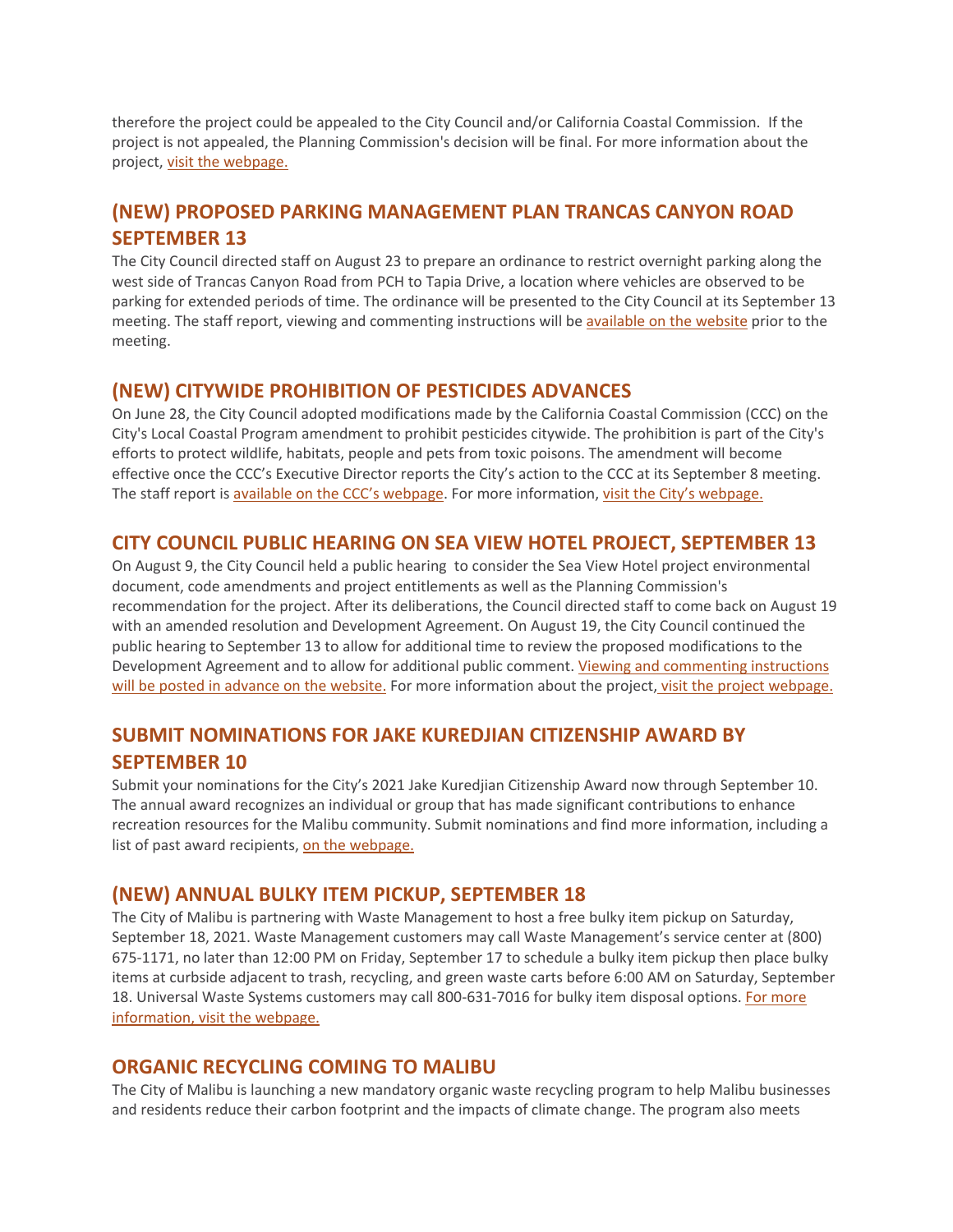mandatory requirements established under California Senate Bill 1383. Businesses are required to sign up for service starting October 1, 2021 and residents will begin services automatically on January 1, 2022. To learn more about what to expect as a business and resident, visit the webpage.

### **FREE VIRTUAL FIRESCAPING WORKSHOP, SEPTEMBER 15**

The City is partnering with Los Angeles County Water Works District 29 and West Basin Municipal Water District to host a free, virtual firescaping workshop on Wednesday, September 15 at 6:00 PM. Participants will learn landscaping and property maintenance best practices that can help protect their properties from wildfires and improve resilience while reducing water use and benefiting the environment. The workshop is specifically geared toward the Santa Monica Mountains. Register online.

#### **(NEW) RECREATION PROGRAMS BEGIN SEPTEMBER 13**

The Community Services Department will offer several adult and youth recreation programs at Malibu Bluffs Park beginning September 13. Programs will include Line Dancing, Chess, Cartooning, Flag Football, Skateboarding, Lil' Hip Hop, and Soccer. For more information or to register, visit the registration webpage or call 310-456-2489, ext. 239.

# **(NEW) LABOR DAY HOLIDAY OPEARTING HOURS FOR CITY PARKS AND FACILITIES**

City parks, the Michael Landon Community Center at Bluffs Park, and the Temporary Skate Park are open for regular operating hours 8:00 AM to sunset throughout the Labor Day weekend. The following City facilities are closed:

- o Monday, September 6: City Hall and the Malibu Community Pool
- o Tuesday, September 7: Malibu Community Pool (SM-MUSD Holiday)

#### **(NEW) MALIBU COMMUNITY SWIMMING POOL CLOSED SEPTEMBER 9 - 11**

The Malibu Community Swimming Pool will be closed Thursday, September 9, through Saturday, September 11, due to a SM-MUSD Water Polo Tournament. Regular operating hours will resume on Sunday, September 12. Additional information and aquatics program schedules are posted on the Aquatics webpage.

#### **(NEW) WESTWARD BEACH**

County Beaches and Harbors continues to work on the damaged roadway. Their contractor is still placing boulders and rebuilding the roadway for temporary access. This work is anticipated to be completed in September. After the temporary roadway is completed, Beaches and Harbors will focus on the permanent roadway work to rebuild the street for two-way traffic. This work will be scheduled after the completion of the temporary roadway.

#### **(NEW) EXTRA STREET MAINTENANCE OVER HOLIDAY WEEKEND**

The Public Works Department will have two additional maintenance crews working over the holiday weekend Saturday through Monday, addressing trash and any maintenance issues that may arise.

## **(NEW) CONSTRUCTION UPDATE ON MALIBU PARK DRAINAGE**